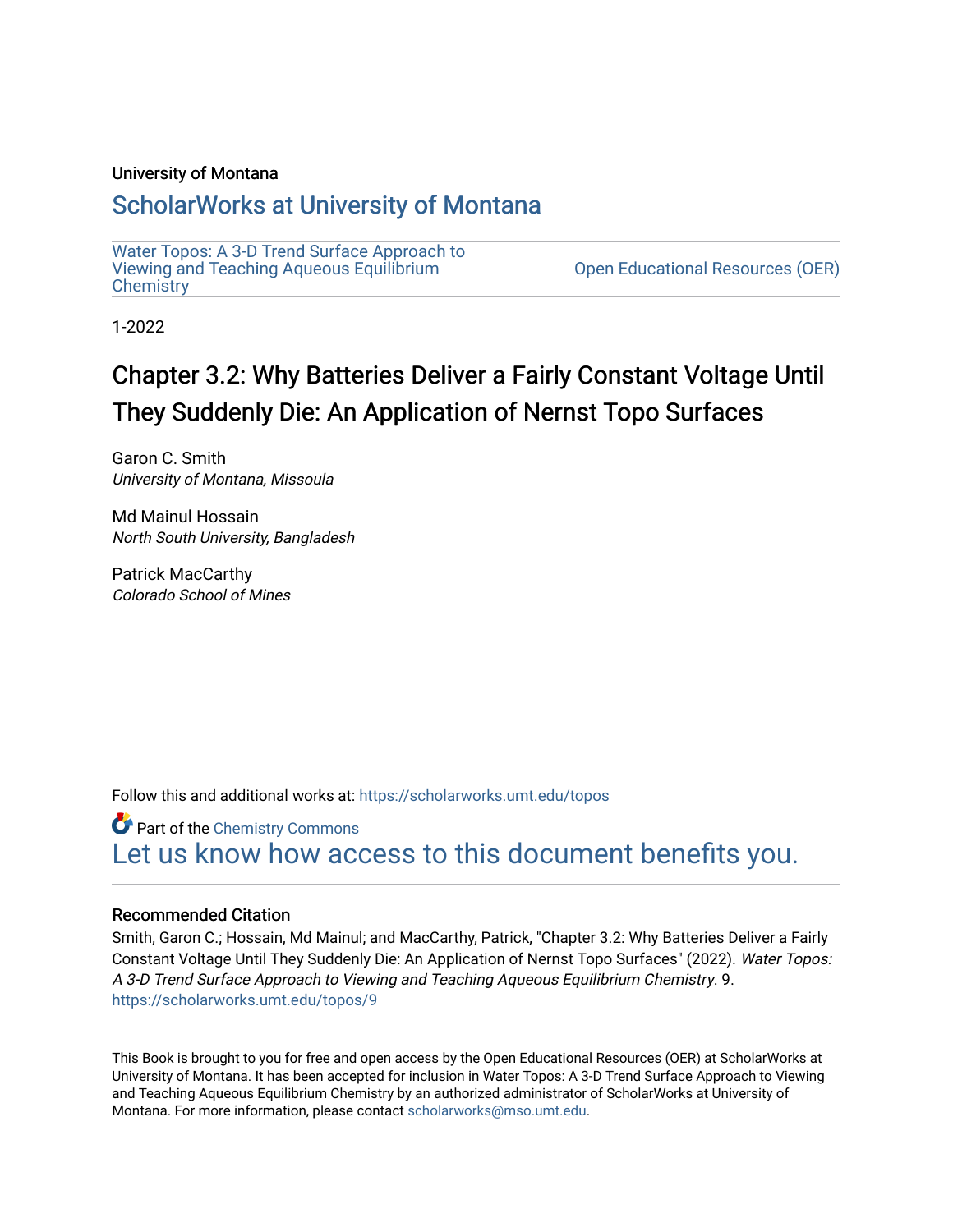# **Chapter 3.2**

# **Why Batteries Deliver a Fairly Constant Voltage Until They Suddenly Die: An Application of Nernst Topo Surfaces**

Garon C. Smith<sup>1</sup>, Md Mainul Hossain<sup>2</sup> and Patrick MacCarthy<sup>3</sup> <sup>1</sup>Department of Chemistry and Biochemistry, University of Montana, Missoula, MT 59812, USA <sup>2</sup>Department of Biochemistry and Microbiology, North South University, Dhaka 1229, Bangladesh <sup>3</sup>Department of Chemistry and Geochemistry, Colorado School of Mines, Golden, CO 80401, USA

# **Abstract**

Two characteristics of batteries, their delivery of nearly constant voltage and their rapid failure, are explained through a visual examination of the Nernst equation. Two Galvanic cells are described in detail: (1) a wet cell involving iron and copper salts and (2) a mercury oxide dry cell. A complete description of the wet cell requires a three-dimensional Nernst surface because the potential is a function of two variables: the activities of both the oxidized and reduced forms in each redox couple. Dry cell potentials, which utilize solid or pure liquid species, are functions of only one variable and can be described by a pair of traces in a traditional plot. Plots of the Nernst potential are relatively flat for most activities, but they exhibit bluffs and cliffs under extreme conditions. The flat plateaus are responsible for the fairly constant voltage that batteries deliver; the bluffs and cliffs explain why batteries fail so quickly as they wear down. This chapter, an expansion of ideas introduced in Chapter 3.1, focuses on a familiar real-world application.



#### **Mercuric Oxide Cell**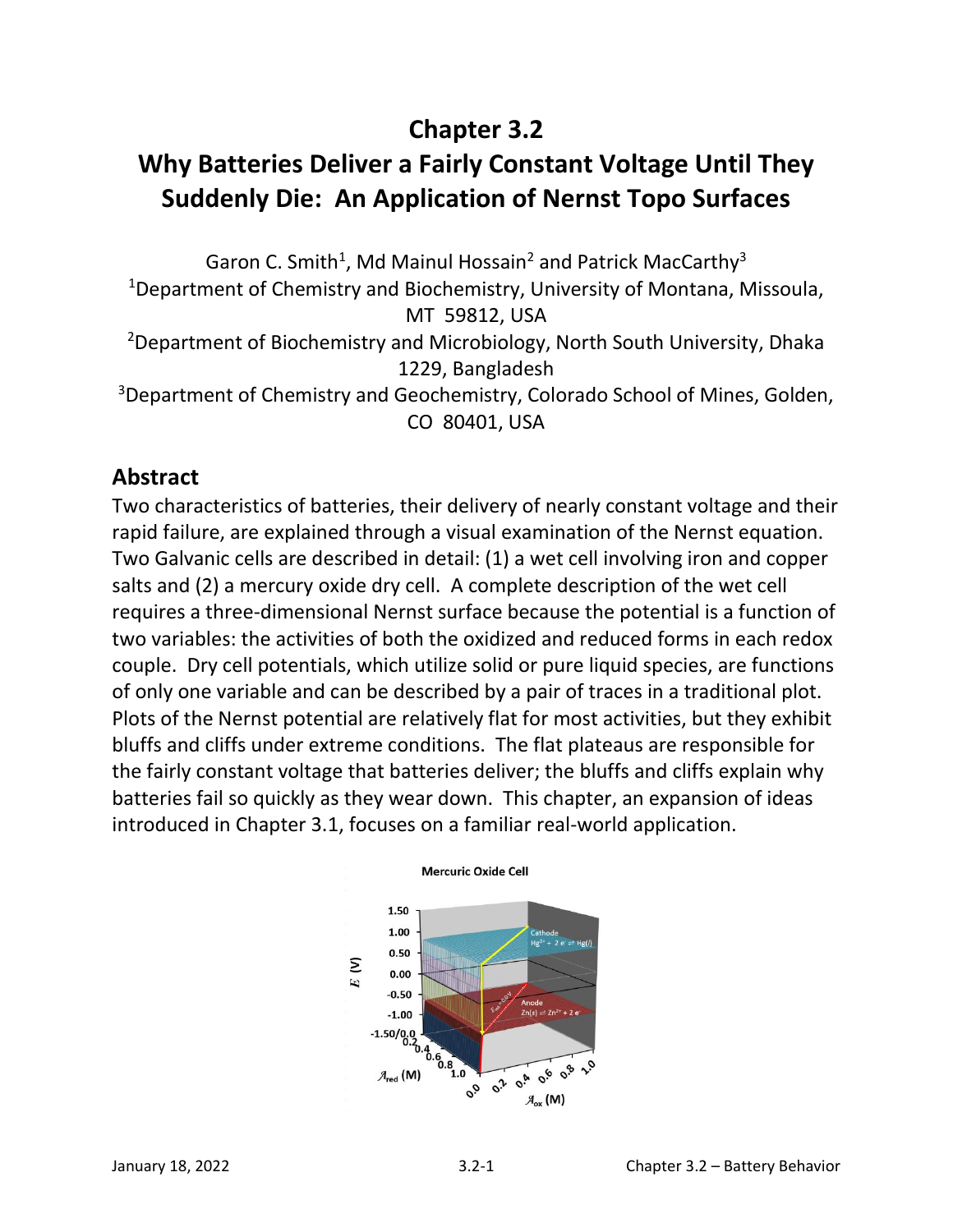# **3.2.1 Introduction**

(NOTE: This chapter is an updated version of the first topo surface paper that we pubished.<sup>1</sup> Chapter 3.1 develops the redox composition grid concept in full. Because of that, parts of this chapter are a brief repeat of some of its content. We retain them in a spirit of maintaining the structure of the original paper.)

Have you ever wondered why batteries seem to be working fine right up to the moment that they fail? You get a warning "low battery" and shortly thereafter, your electronic device quits working. Hopefully, you backed up your data and you have some spare batteries to install. Once you are close to failure, batteries slip from "weak" to "dead" in a very short time. So how can the batteries be okay one minute and not the next? To understand how batteries behave, one must understand how the Nernst equation dictates the voltages produced in a galvanic cell. After all, batteries are a nothing more than a type of galvanic cell. This chapter shows how the voltage behaves over the lifespan of a battery. The voltage is fairly constant until it suddenly plummets as one (or both) of the component species is exhausted.

### **3.2.2 The Nernst Equation Viewed as a Surface**

The Nernst equation<sup>2,3</sup> for a half-reaction is typically given as

$$
E = E^0 + \frac{RT}{nF} \ln \frac{\mathcal{A}_{\text{ox}}^a}{\mathcal{A}_{\text{red}}^b}
$$
 (3.2-1)

where  $E$  is the half-cell potential expressed in volts,  $E^0$  is the half-cell's standard reduction potential for unit activity and 298 K, *R* is the universal gas constant, *T* is the absolute temperature in kelvin, *n* is the number of electrons transferred in the half-reaction,  $F$  is the Faraday constant,  $A_{ox}$  is the activity of the oxidized form of the redox couple,  $A_{\text{red}}$  is the activity of the reduced form of the redox couple, and *a* and *b* are stoichiometric factors from the half-reaction's coefficients for the oxidized and reduced forms, respectively. The two most important terms in eq 3.2-1 on which to focus are: 1) the standard reduction potential of the half-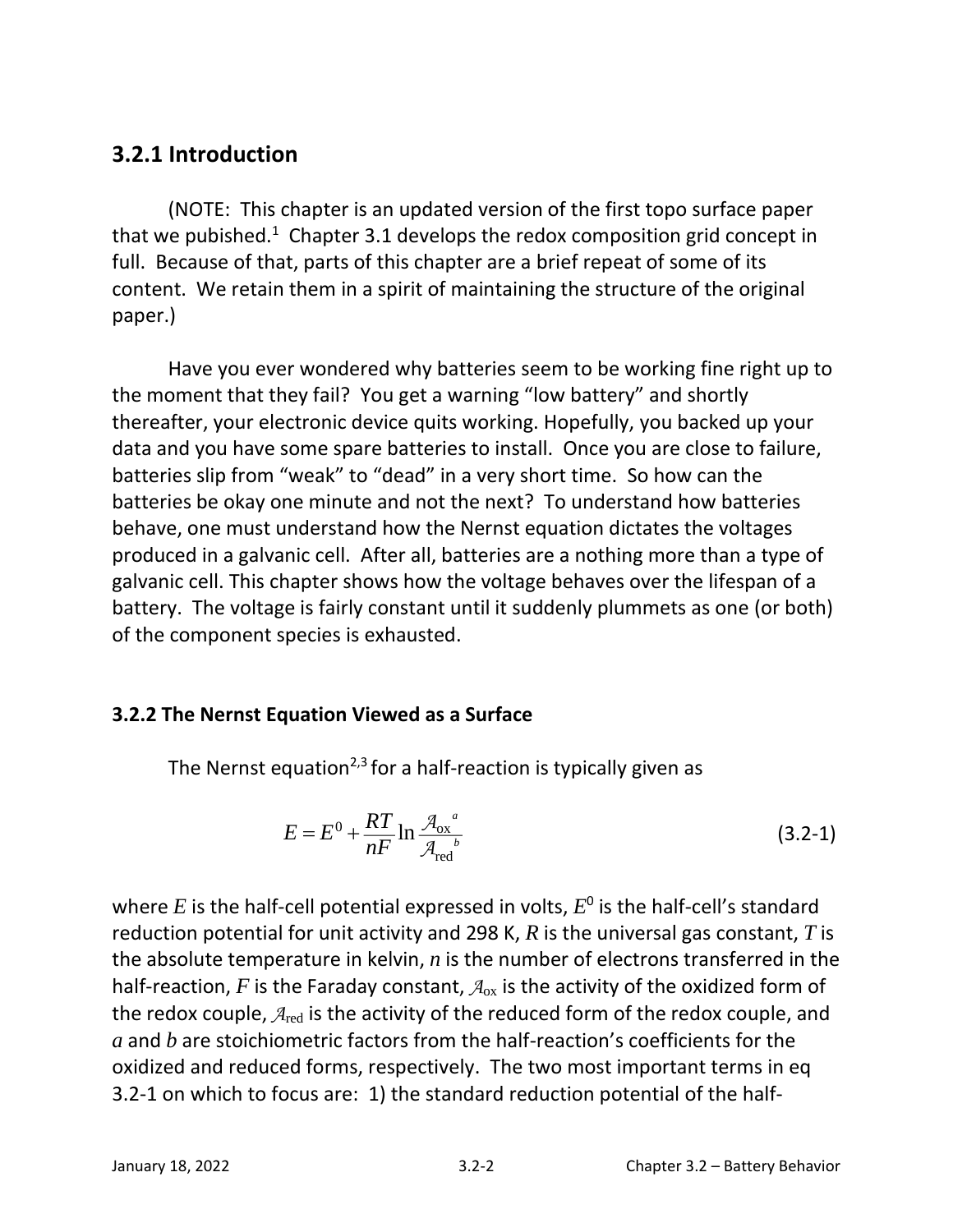reaction,  $E^0$ ; and 2) the logarithmic term,  $\ln (\mathcal{A}_{\rm ox}/\mathcal{A}_{\rm red})$ . The  $E^0$  largely controls the voltage of a half-reaction while the battery is "doing fine". As the battery is "failing", the logarithmic term suddenly dominates. The interplay between the two terms becomes easy to see when you view a three-dimensional plot of the Nernst equation using linear axes that extend to relatively high activities. Its appearance also depends on whether the species involved in the half-reaction are in aqueous solution versus in a solid or pure liquid state.

We will begin with a wet cell that corresponds to half-reactions for which both the oxidized and reduced forms of the redox couple are present in the aqueous phase. To look at all possible voltages that an aqueous redox couple could generate, we need to build a grid that holds the full range of activities for both forms. The range of the oxidized form's activity will be indicated on the *y*axis and the range of the reduced form's activity on the *x*-axis. The two axes represent the balance between the oxidized and reduced forms of the substance comprising a redox couple. Substituting a specific ratio of  $A_{ox}/A_{red}$  into the Nernst equation generates a single voltage, *E*. A systematic substitution of many *A*ox/*A*red ratios that cover the full activity range of both forms yields a collection of voltages that can be plotted on a *z*-axis above the grid. This set of voltages collectively describes a three-dimensional picture of the Nernst equation behavior. Figure 3.2-1 illustrates the Nernst potential "topo" surface for the half reaction:

$$
Fe^{3+} + e^{-} \rightleftharpoons Fe^{2+} \qquad E^{0} = 0.771 \text{ V} \qquad (3.2-2)
$$



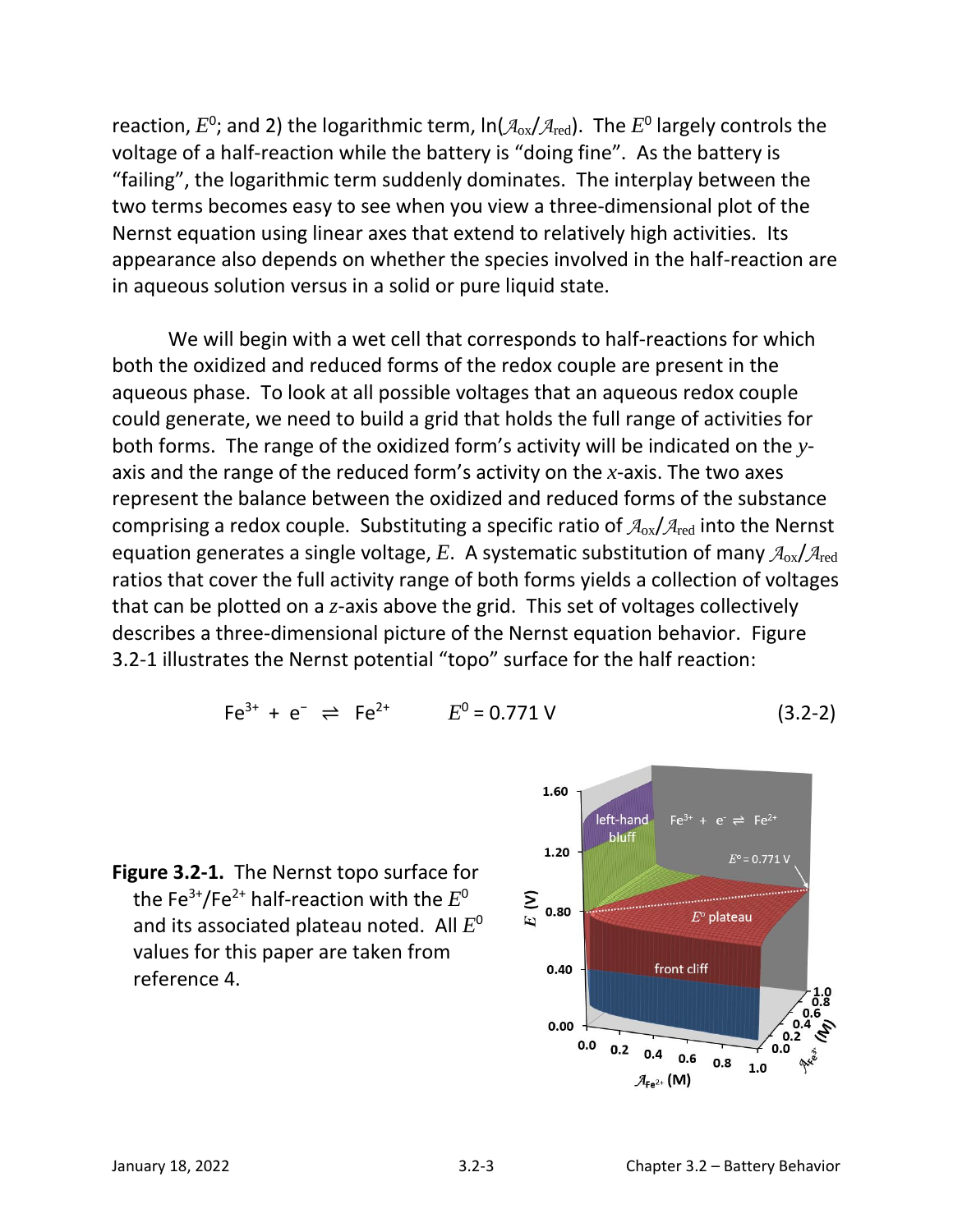What is compellingly obvious in looking at the Nernst potential surface in Figure 3.2-1 is that a large portion of it is flat. What is more, the voltage corresponding to the flat region is centered fairly close to 0.771 V, the  $E^0$  value! Thus, we call it the  $E^0$  plateau (as in Chapter 3.1). The definition of  $E^0$  is shown as the grid point at the right-hand back corner of the surface – the point at which both *A*Fe2+ and *A*Fe3+ are at unit activity, 1.0 M. Given the linear axes of the grid, the voltage for a redox couple never moves far from the *E* 0 value over most ratios of Fe<sup>3+</sup> to Fe<sup>2+</sup>. It is only when either  $A_{Fe2+}$  or  $A_{Fe3+}$  approach extremely small values that the potential begins to change. Once there, however, the change is dramatic; it rises or falls at an exponential rate. In fact, the surfaces along both axes have been artificially truncated by using an activity of  $1.0 \times 10^{-24}$  M instead of 0.0 M. At activities of 0, the surface would rise to  $+\infty$  along the *y*-axis and drop to - $\infty$  along the *x*-axis. The Nernst equation basically says that  $E^0$  is the predominant contributor to the potential for a linear grid's surface everywhere except immediately adjacent to the two axes. As will become apparent later in this chapter, the flatness of a linear grid's Nernst potential surface for most  $A_{ox}/A_{red}$  ratios is responsible for the relatively steady voltage delivered by a battery during its working life.

The second term on the right-hand side of eq 3.2-1, namely

$$
\frac{RT}{nF} \ln \frac{\mathcal{A}_{\text{ox}}^a}{\mathcal{A}_{\text{red}}^b} \tag{3.2-3}
$$

is an "adjustment factor" for fluctuations in the ratio of the oxidized and reduced forms. It does not have much impact on the computed value of *E* when the  $A_{ox}/A_{red}$  ratio is fairly close to unity. With linear axes, the impact is small for most grid points. Because the activity ratio is preceded by a natural logarithm operator and the natural logarithm of 1 is equal to 0, not much voltage adjustment is needed until the ratio departs significantly from 1. Furthermore, the coefficient preceding the logarithmic term is equal to 0.05917 at 298 K. Unless the *A*ox/*A*red ratio has changed greatly, its impact is further attenuated by this small coefficient.

A detailed examination of the plateau region for this specific case reveals that equipotential lines radiate outward from the origin like spokes on a wheel because these denote constant values for the *A*ox/*A*red ratio. In fact, the line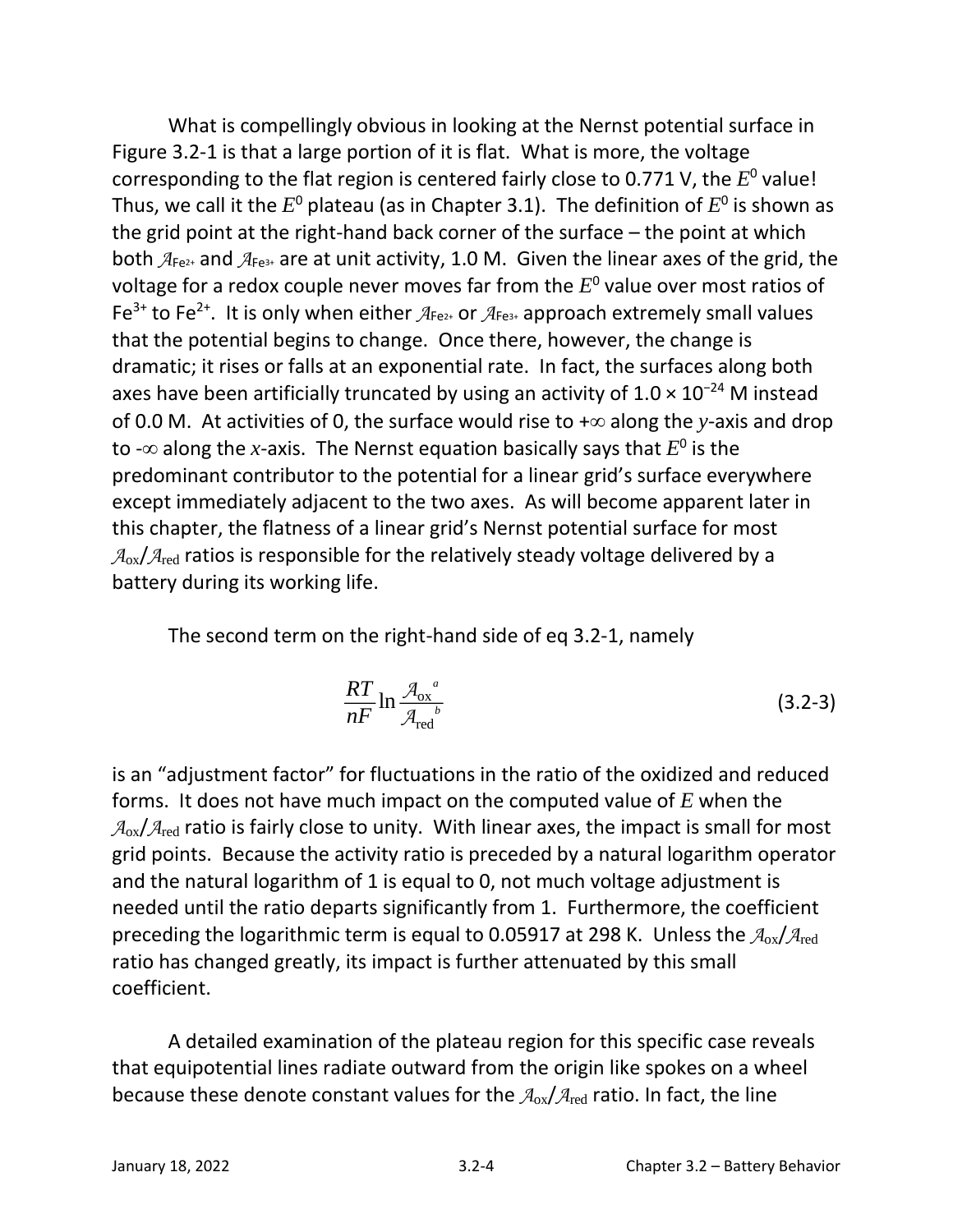between the origin and  $E^0$  is the locus of points for which  $A_{Fe^{2+}} = A_{Fe^{3+}}$  and the second term of the Nernst equation goes to zero. Points to the right of that line are slightly lower than  $E^0$  and points to the left are slightly higher.

As soon as one form of the redox couple is nearly depleted, the "adjustment factor" suddenly becomes an important determiner of the half-cell potential. The act of discharging a galvanic cell corresponds to moving diagonally toward one axis or the other at a steady rate. Thus, when the "left-hand bluff" or the "front cliff" is approached, any additional movement quickly changes the halfcell potential. This rapid change in potential is responsible for the quick demise of a failing battery.

### **3.2.3 Galvanic Cells**

A galvanic cell involves two half-reactions, one for the anode half-cell and one for the cathode half-cell, so two Nernst surfaces are needed to display the sequence of potentials that occur as a cell operates. For purposes of illustration, consider a wet-chemistry-based galvanic cell in which  $Fe<sup>3+</sup>$  at unit activity in one half-cell oxidizes Cu<sup>+</sup> at unit activity in the other half-cell (Figure 3.2-2).





The cathode reaction, where reduction occurs, is given by the same iron redox couple cited earlier, namely,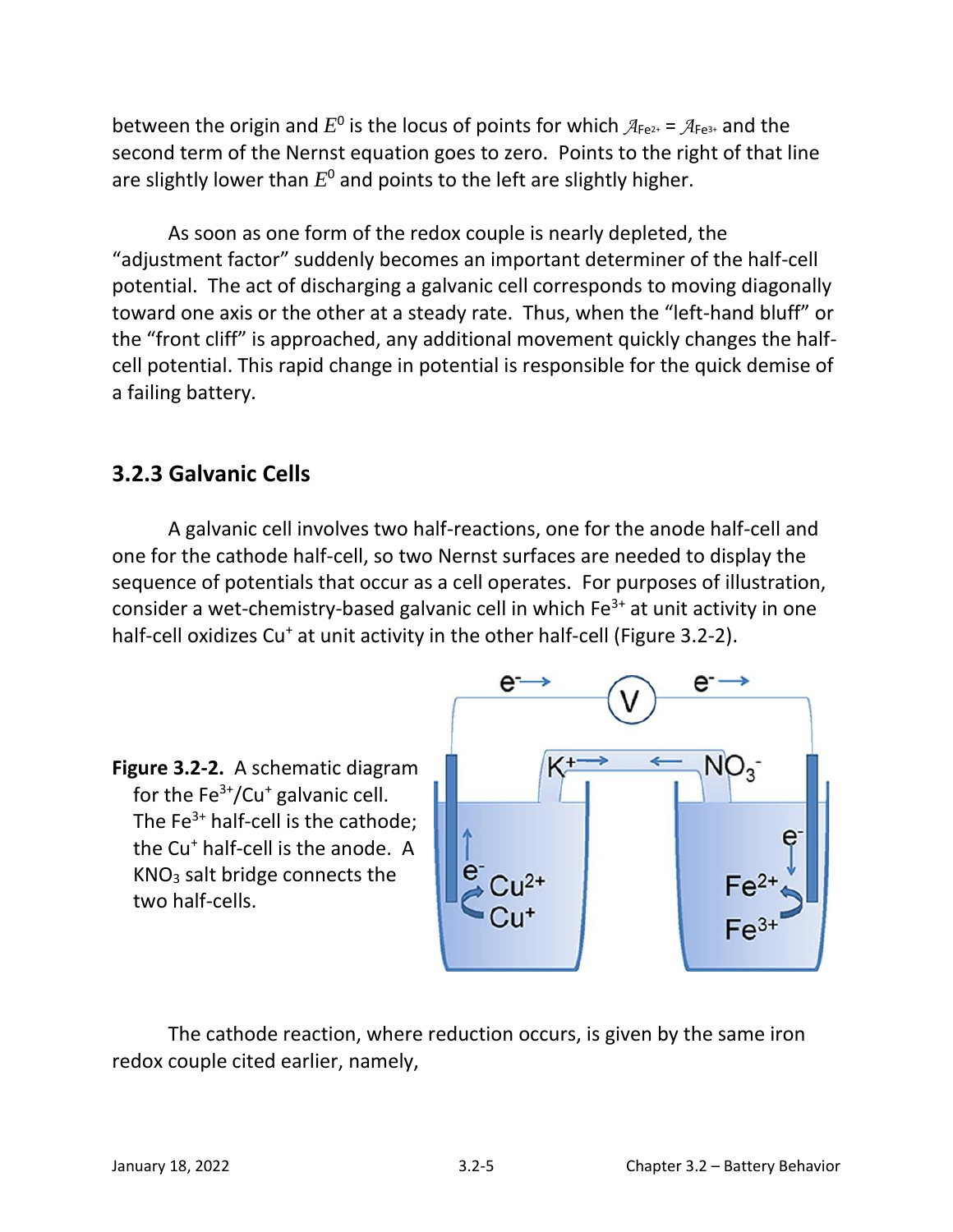$$
Fe^{3+} + e^{-} \rightleftharpoons Fe^{2+} \qquad (E^{0} = 0.771 \text{ V}) \qquad (3.2-2)
$$

and the anode, where oxidation takes places and which runs in the reverse direction, is given by the standard reduction half-reaction

$$
Cu^{2+} + e^{-} \rightleftharpoons Cu^{+} \qquad (E^{0} = 0.161 \text{ V}) \qquad (3.2-4)
$$

Note that the spontaneous reaction required for a galvanic cell has the halfreaction with the lower  $E^0$  as the anode.

Just as it takes two half-cells to form a Galvanic cell, it takes two Nernst surfaces to illustrate the behavior of the pair of half-cell potentials that accompany its operation (Figure 3.2-3). The upper Nernst surface represents the iron half-cell; the lower surface represents the copper half-cell.



The reduction path (shown in yellow on the upper surface) starts with the Fe<sup>3+</sup> at unit activity and Fe<sup>2+</sup> essentially absent. As the Fe<sup>3+</sup> is consumed, it is converted to Fe<sup>2+</sup>. Thus, the ratio of  $A_{Fe^{3+}}/A_{Fe^{2+}}$  moves diagonally down and to the right on the composition grid. The potential drops almost instantaneously from an initial high value on the left-hand bluff down to a value near  $E^0$  on the flat plateau area of the Fe topo. It continues at this general level until the  $Fe<sup>3+</sup>$  is nearly depleted.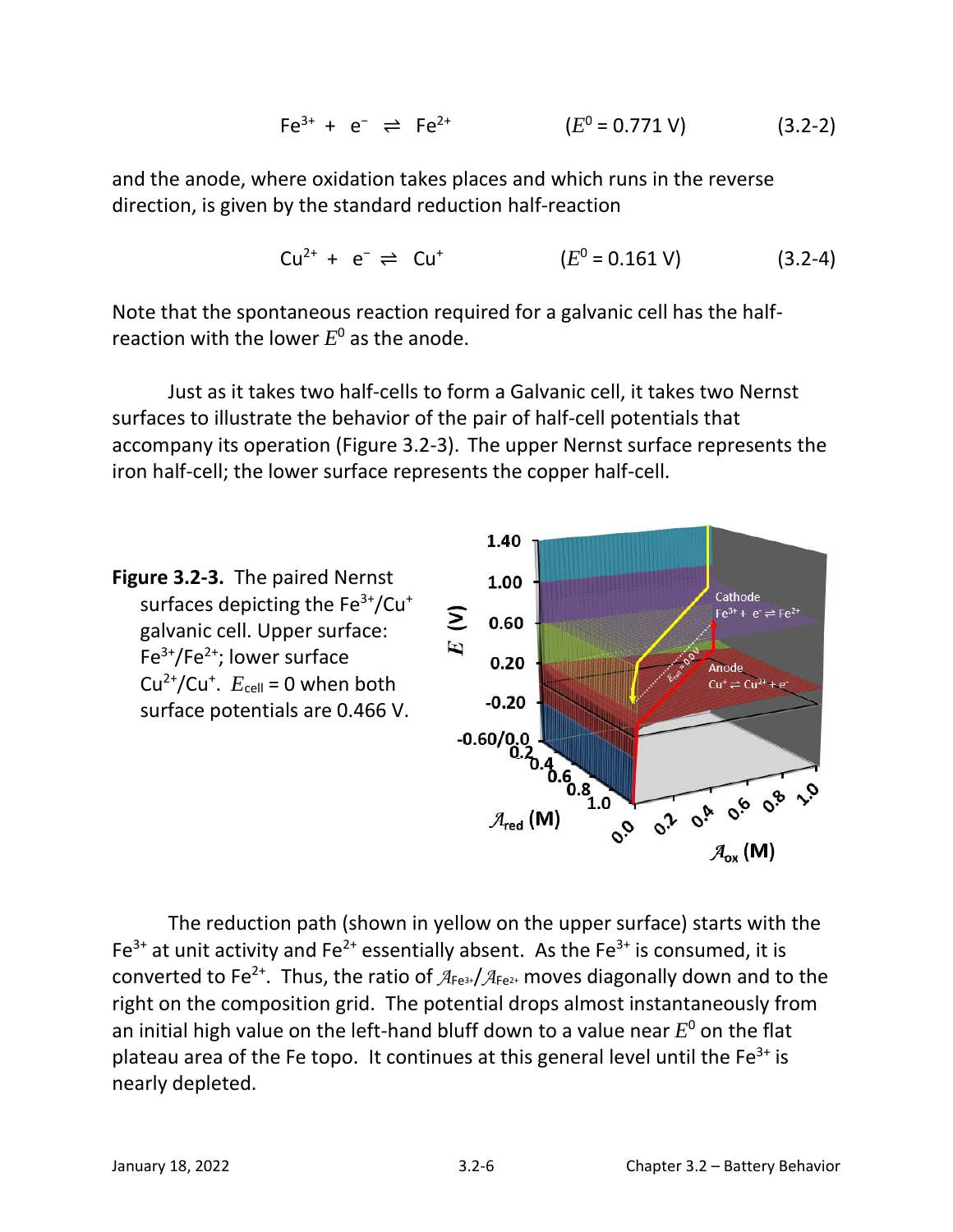The lower Nernst surface represents the copper half-cell. The oxidation path (shown in red) starts with  $Cu<sup>+</sup>$  at unit activity and  $Cu<sup>2+</sup>$  essentially absent. As the cell operates, the Cu potential rapidly ascends to the *E* <sup>0</sup> plateau region of the Cu topo. It continues at this general level until Cu<sup>+</sup> is nearly depleted.

The galvanic discharge reaction continues to be spontaneous as long as the iron half-cell potential is greater than that in the copper half-cell potential. Because the entire  $Fe^{3+}/Fe^{2+}$  plateau is well above that for  $Cu^{2+}/Cu^{+}$ , the reaction path moves diagonally across the surface until it hits the front cliff. When the  $Fe<sup>3+</sup>$ is nearly depleted, the potential quickly plummets. The  $Cu<sup>+</sup>$  oxidation path rises from its start on the front cliff, progresses diagonally across its plateau to its lefthand bluff, and then begins to rapidly climb when the Cu<sup>+</sup> is nearly gone. The galvanic cell reaction stops (*i.e.*, "dies") when the dropping Fe3+ path and the rising Cu<sup>+</sup> path achieve the same potential. Given the symmetry of these two hypothetical half-cell reactions, this happens simultaneously and the equilibrium point corresponds to a potential exactly half-way between the two plateaus, that is,  $E_{Fe} = E_{Cu} = (0.771 + 0.161)/2 = 0.466$  V.

Figure 3.2-3 supports the situation promised in the title of this chapter. The voltage delivered by an operating cell is dictated by  $E_{cell}$ , the vertical spacing between the two, colored discharge reaction paths. Because the paths primarily traverse essentially horizontal planes, the voltage difference is nearly constant. This can be seen in Figure 3.2-4. The  $E_{\text{cell}}$  is centered around  $E_{\text{}^0\text{Fe}}-E_{\text{}^0\text{Cu}}$  = 0.771 V  $-0.161 V = 0.610 V$ .



The reason a battery suddenly dies is a result of the discharge paths leaving the planar portion of the Nernst surfaces. When a reduction path drops over the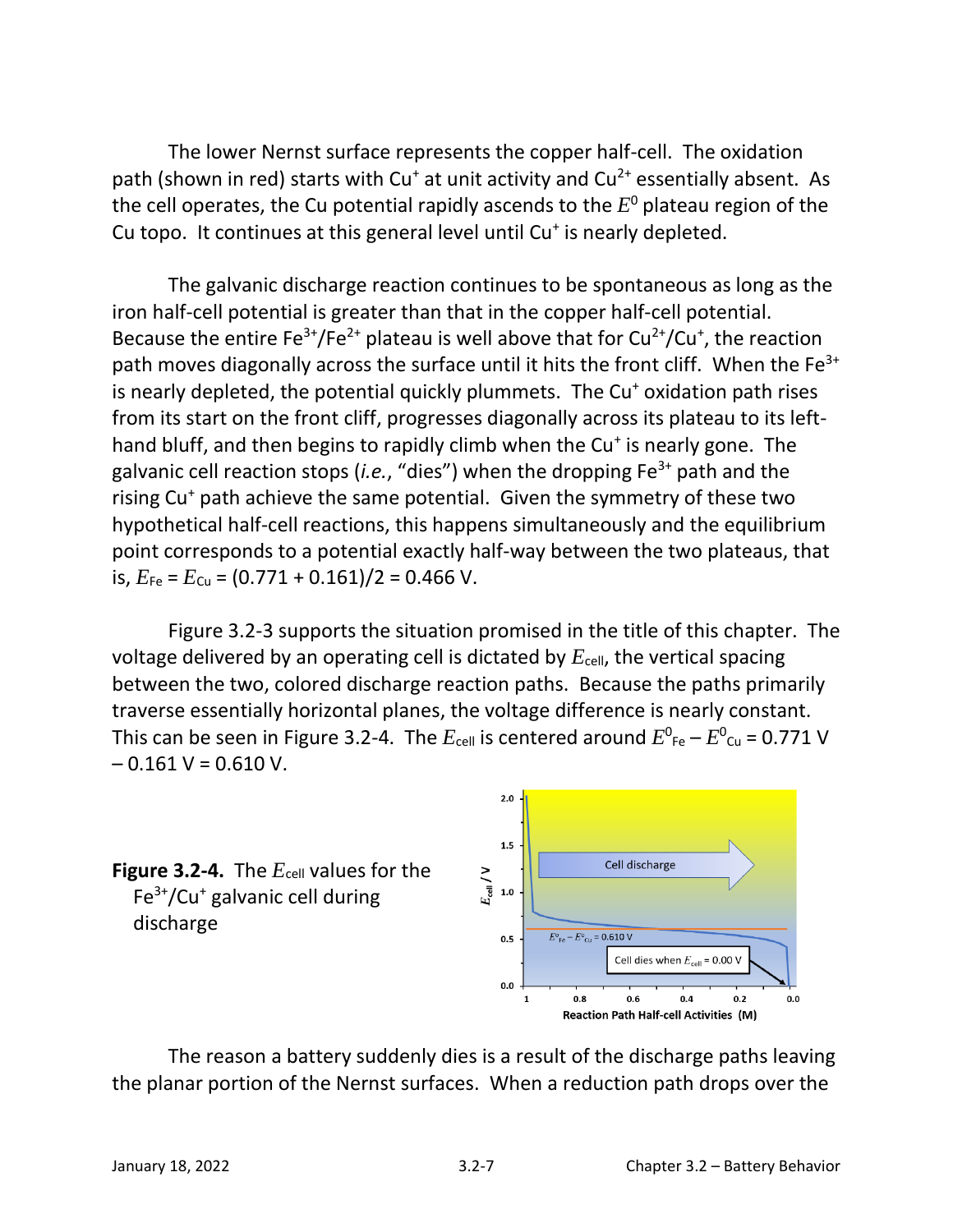front cliff or an oxidation path rapidly climbs up the left-hand bluff or both, the voltage difference rapidly diminishes to zero and the cell dies. Given a constant current draw on the cell, the rapid voltage change happens over a very short stretch of the reaction path. It is a "sudden death" phenomenon.

# **3.2.4 Batteries Utilizing Solid or Pure Phase Redox Species**

Nernst potentials for dry cell batteries are vastly simpler in appearance than those for wet cells. This is because the variables in the logarithmic term of the Nernst equation are restricted to aqueous species. The activity of a solid phase or a pure liquid phase is defined as unity. The Nernst potential for these reactions is often a function of only one redox species. Thus, a single trace captures the series of potentials that are encountered during a discharge event. A surface is not necessarily needed.

As an illustrative example, consider the mercuric oxide battery that was commonly used for watches, cameras, and pacemakers until environmental disposal concerns led to its being phased out.<sup>5</sup> The half-reactions for a mercuric oxide cell are typically given  $as<sup>6</sup>$ 

Cathode: 
$$
HgO(s) + H_2O(l) + 2e \rightleftharpoons Hg(l) + 2OH(aq)
$$
 (3.2-5)

and

$$
Anode: Zn(s) + 2 OH(aq) \rightleftharpoons Zn(OH)_2(s) + 2e
$$
\n(3.2-6)

Both reactions are really net reactions for two-step processes that are depicted in a schematic diagram (Figure 3.2-5) and expanded below. Even though these batteries are referred to as dry cells, they usually have some liquids present in a paste or gelled state. This is apparent from the presence of the OH<sup>−</sup> (*aq*) species in both eqs 3.2-5 and 3.2-6.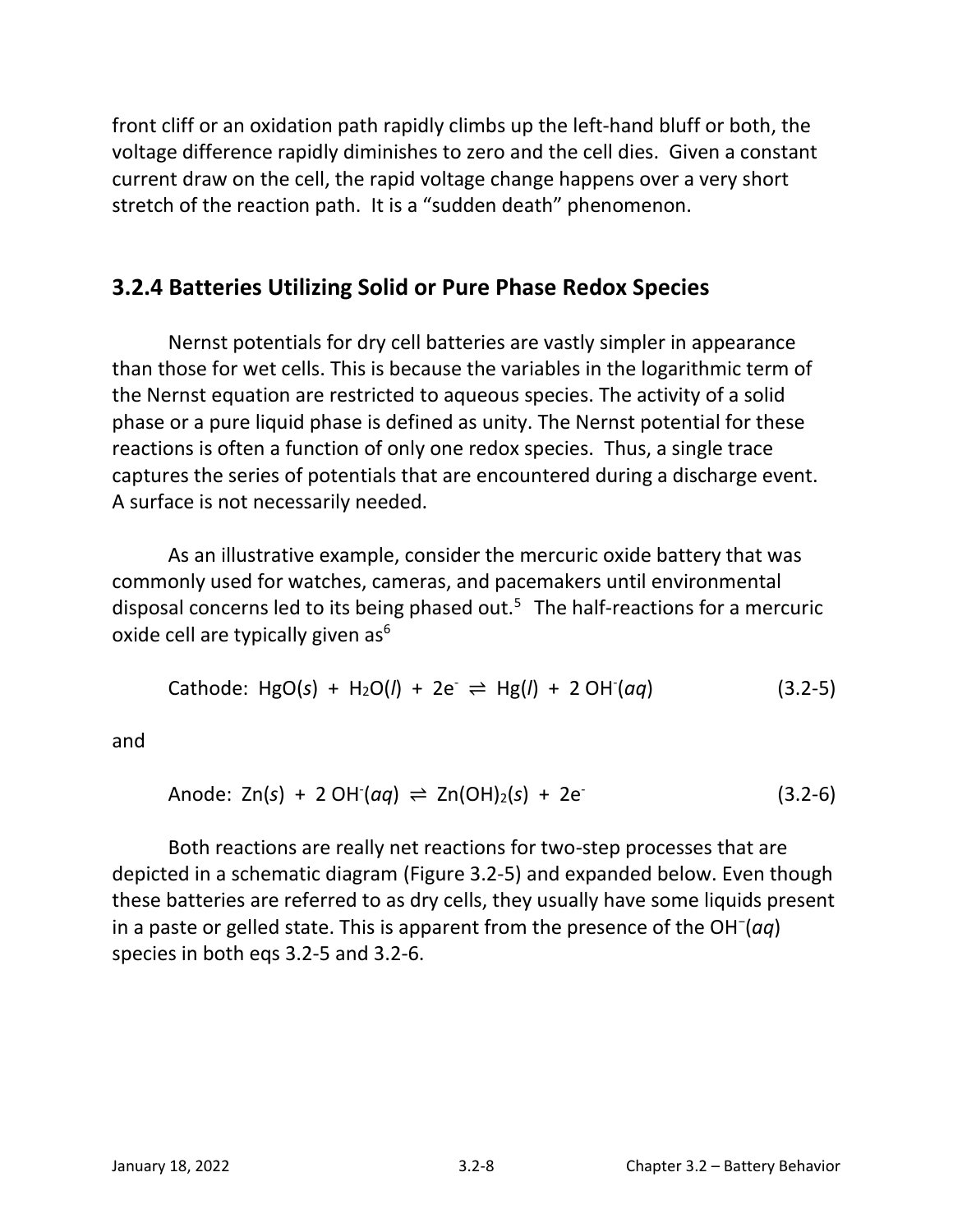

The cathode reaction involves a dissolution step:

$$
HgO(s) + H_2O(l) \rightleftharpoons Hg^{2+}(aq) + 2OH(qq)
$$
 (3.2-7)

and then a reduction step:

$$
Hg^{2+}(aq) + 2e^- \rightleftharpoons Hg(l) \qquad (E^0 = 0.852 \text{ V}) \qquad (3.2-8)
$$

The anode reaction involves a redox step:

$$
Zn(s) \rightleftharpoons Zn^{2+}(aq) + 2e \qquad (E^0 = -0.762 \text{ V}) \qquad (3.2-9)
$$

followed immediately by a precipitation event:

$$
Zn^{2+}(aq) + 2OH(qq) \rightleftharpoons Zn(OH)_2(s) \qquad (3.2-10)
$$

As the battery discharges, mercuric oxide dissolves to a slight extent and the  $Hg^{2+}$  ions formed can then pick up electrons from the cathode and change into liquid mercury. The liquid mercury disperses throughout the paste or gel-filled core of the battery. (If the mercury did not disperse, the cell could be rechargeable.) The zinc "can" of the battery is converted into zinc hydroxide (or zinc oxide) that coats the inside of the remaining zinc can.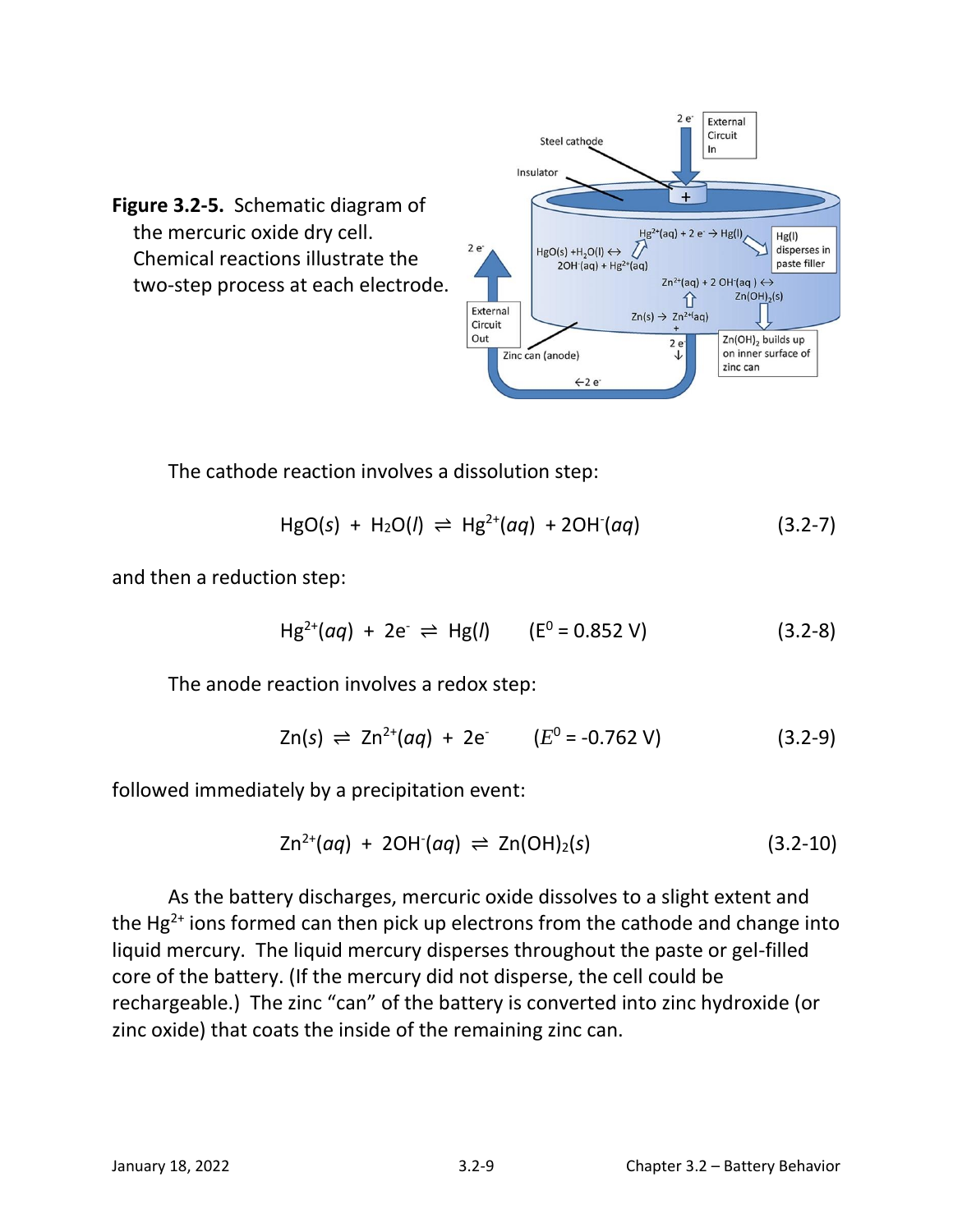The Nernst potentials are predominantly regulated by the two redox halfreactions shown as eqs 3.2-8 and 3.2-9. A plot with two traces is sufficient to display the series of potentials that occur during a mercuric oxide battery discharge (Figure 3.2-6). The upper trace represents the reduction half-cell potentials of the cathode whereas the lower trace follows the oxidation half-cell potentials of the anode. The theoretical voltage available between eqs 3.2-8 and 3.2-9 is (0.852 V) − (−0.762 V) = 1.614 V. Generally, mercury cells deliver an open circuit voltage of about 1.4 V due to resistance losses, differences in ion mobilities, accumulation of species at the metal electrode surfaces, and circuit overpotentials. A plot of  $E_{cell}$  voltages during discharge (Figure 3.2-7) again provides a visual explanation for the cell behavior. First, as there is essentially a constant vertical difference between the two traces over most of the discharge path, the cell output voltage will be relatively constant. Second, the battery will die suddenly because the upper mercury trace exponentially drops when  $Hg^{2+}$  is depleted. When the plunging upper mercury trace hits the essentially constant potential of zinc's lower *E* <sup>0</sup> plateau, the cell dies.

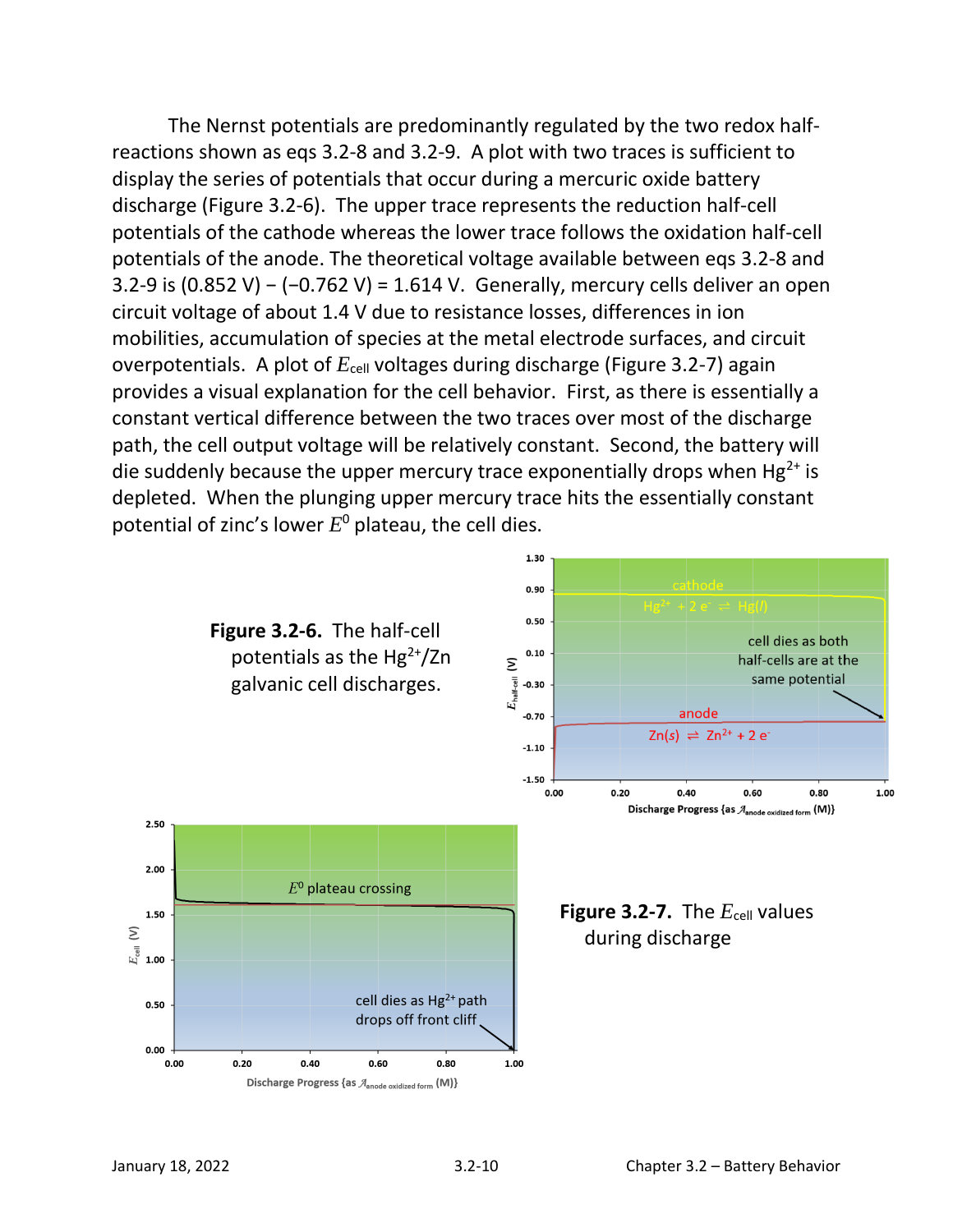# **3.2.5 Some Additional Teaching Points with Nernst Surfaces**

Galvanic cells are a frequently encountered topic in chemical education.<sup>7-11</sup> Their use typically falls into one of two categories: use for a source of energy as batteries<sup>12</sup> or use in analytical measurements via pH or ion selective electrodes.<sup>13</sup>−<sup>16</sup> The Nernst surface approach provides a nice way to contrast how the potentials are used in the two applications by illustrating the difference between displaying the Nernst equation on linear versus logarithmic scales. Battery applications are best understood using a linear composition grid; analytical measurements employing electrodes are best understood using a logarithmic composition grid.

The surface shown in Figure 3.2-1 has linear grid axes that extend to 1.0 M, a large value compared to those found in most real solutions. This was done expressly to illustrate the grid point that defines the  $E^0$  conditions. The Nernst surface looks the same for smaller ranges of activities as long as it is still plotted on a linear set of axes. Restriction of the activity range to a maximum value of 0.01 M makes essentially no perceptible difference in the appearance of the Nernst surface (Figure 3.2-8).



The region of rapid change is still completely contained within the first and last grid intervals. The potentials generated by the Nernst equation will be dominated by *E* <sup>0</sup> whenever they are plotted on linear grid axes and are associated with the relatively high levels of ions that are present in batteries. The logarithmic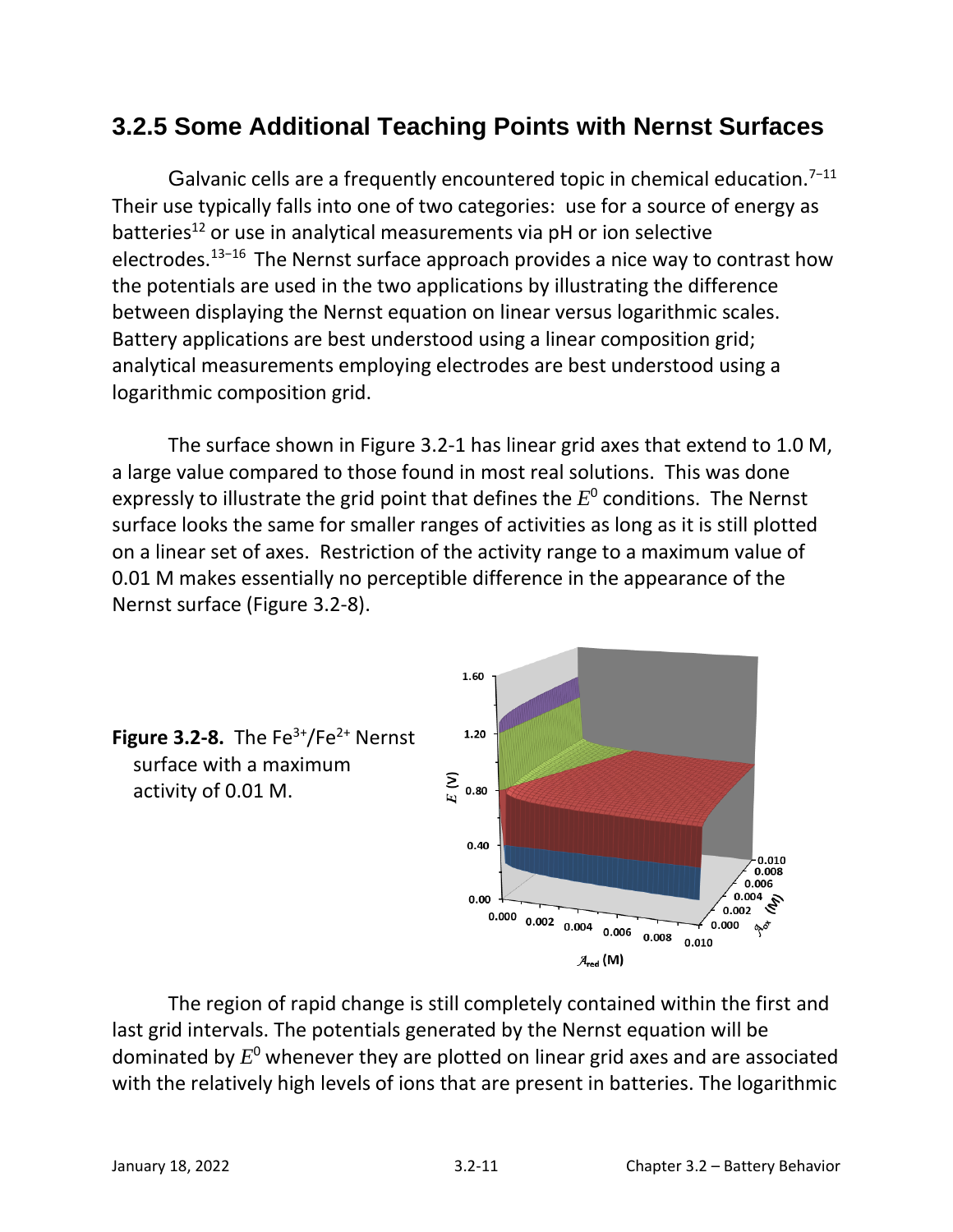term is only a minor contributor until battery failure. An analogous effect is seen in acid−base chemistry with the Henderson−Hasselbalch equation<sup>17</sup> and the pH value associated with a buffer solution:

$$
pH = pK_a + log\frac{[base form]}{[acid form]}
$$
 (3.2-11)

When significant quantities of both an acid and its conjugate base form are present, it is largely the  $pK_a$  value that determines a buffer's  $pH$ , not the logarithmic term that contains the ratio of acid- to base-forms. A buffer possesses a relatively stable value until its capacity is exceeded. Then, it, too, shows rapid pH changes.

Plotting the Nernst surface over a logarithmic grid reveals an entirely different look. The logarithmic axes yield a sloped Nernst surface that is perfectly planar (Figure 3.2-9). The planar behavior is the basis for another extremely powerful application of the Nernst equation, namely, employing the observed potential of a sensing electrode to measure the activity of an aqueous analyte. The logarithmic scales permit useful information to be extracted over many orders of magnitude. We selected  $1 \times 10^{-9}$  M to 1 M in this figure to include the working range of most commercial ion selective electrodes. Electrodes for determining pH, for example, depend on a linear response of 59.17 mV for each order of magnitude change in  $H_3O^+$  activity. The sensing electrode is one half-cell in a galvanic cell. The other half of the galvanic cell is maintained at a constant

potential by means of a reference half-cell, typically Ag/AgCl. All change in the overall cell potential is attributable to the change in the analyte activity. Other ion selective electrodes have been developed to follow the activities of a number of charged species in solution such as Cl<sup>-</sup>, F<sup>-</sup>, Cu<sup>2+</sup>, and Ag<sup>+</sup>.

**Figure 3.2-8.** The Nernst surface for the  $Fe<sup>3+</sup>/Fe<sup>2+</sup>$  half-reaction plotted above a grid with logarithmic axes.

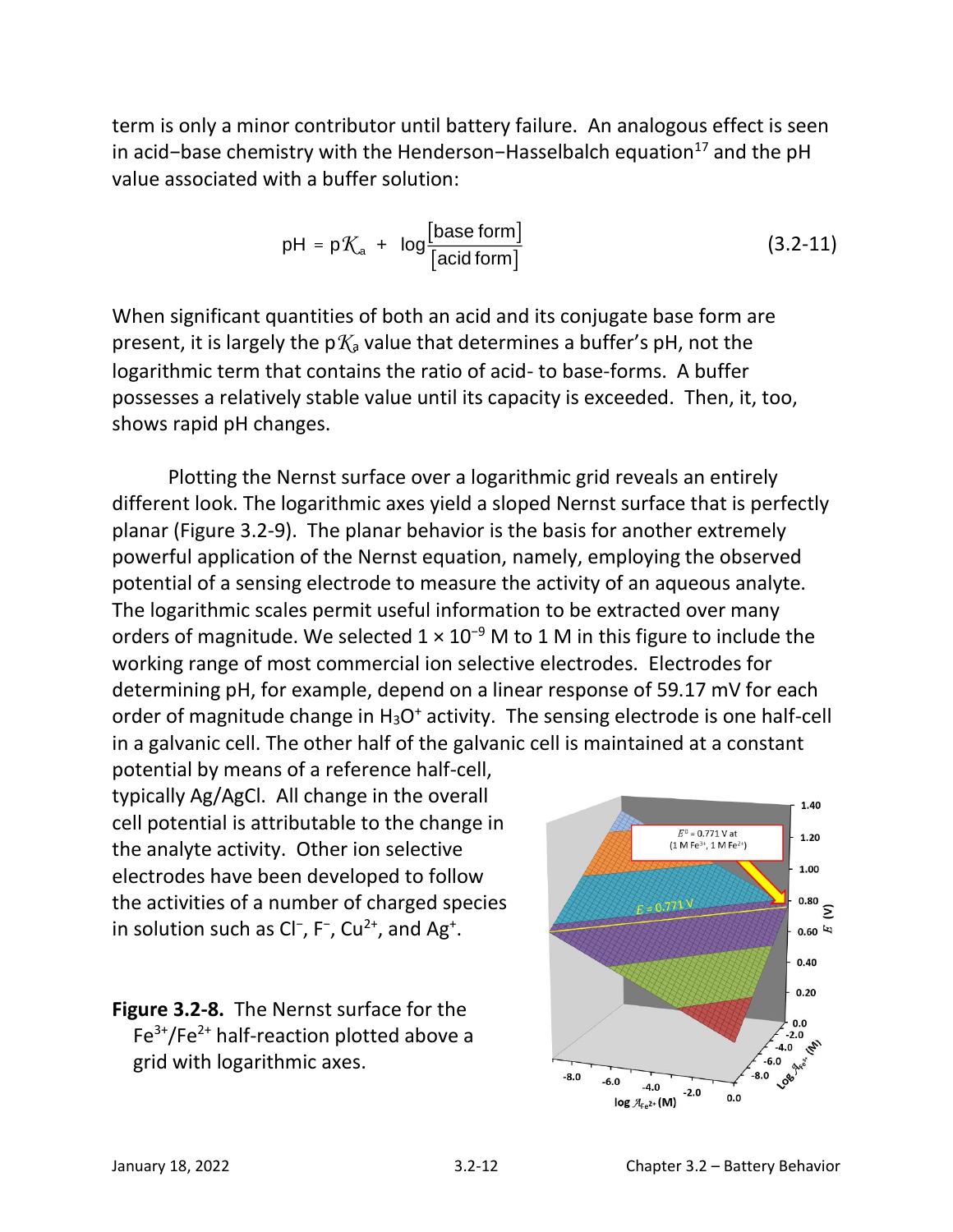For upper-level analytical courses, the linear surfaces give a unique visualization of exactly what  $E^0$  represents. The conditions that define  $E^0$  are not a very practical solution and it is unlikely that they will be encountered in an actual experiment. On the other hand, it is quite likely that a potential equal to  $E^0$ will be encountered when identical activities of the oxidized and reduced forms are present, such as half way to an equivalence point in a redox titration. Students should realize that the diagonal locus of points from the origin to  $E^0$  (at the 1.0 M, 1.0 M grid point) are all equipotential for this 1:1 stoichiometric relationship between the oxidized and reduced forms. For other stoichiometries, the equipotential traces will be curved lines emanating from the origin.

Finally, the concept of mapping experimental paths onto a composition grid forces students to consider the sequence of compositional changes that relate to procedures carried out on a system.<sup>18</sup> The redox paths shown in this chapter, that correspond to cell discharges, form traces that angle across the grid with negative slopes. They are easy to understand because there are no volume changes that accompany the redox reactions. If you ask the students to characterize what happens during a dilution procedure on the linear grid for a 1:1 stoichiometry, they should respond with a path that tracks from its starting coordinates and proceeds straight toward the origin. Because the ratio of oxidized to reduced form does not change, all points will be at an equipotential voltage. A more challenging exercise would ask students to plot the experimental path for a redox titration.

The use of composition grids helps students visualize the behavior of an aqueous equilibrium concept over a universe of possible concentrations. Realizing how compositions of a system change during experimental procedures such as titrations or dilutions will deepen their appreciation of some subtle points. These were explored in earlier chapters.

# **3.2.6 Conclusions**

Two important characteristics of batteries, near constant voltage and quick deaths, are a consequence of the Nernst equation. The Nernst equation, when plotted as a 3-D surface above a linear composition grid, shows essentially two types of features. Much of it as a flattish plateau and the edges are cliffy. Flat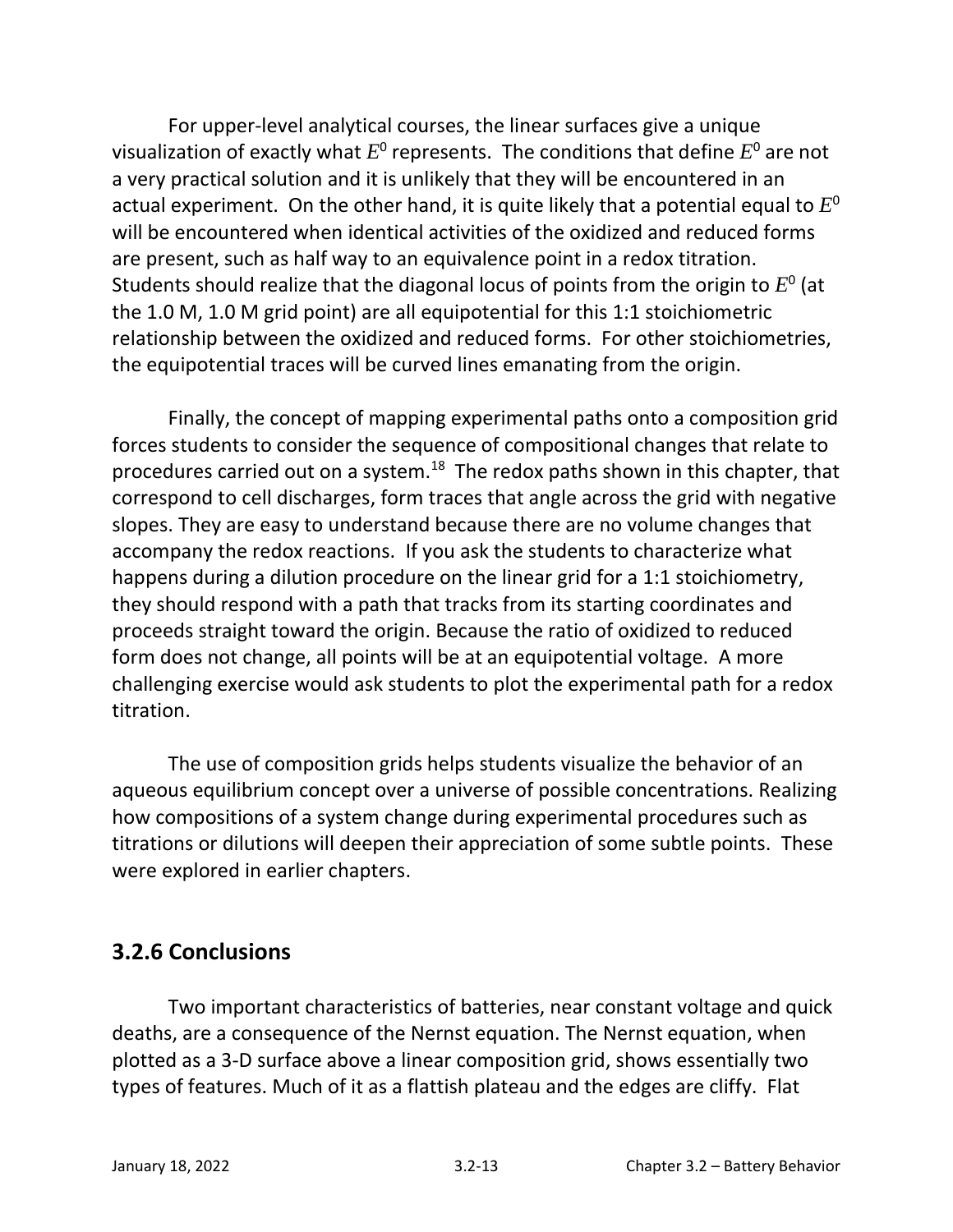spots are responsible for the near constancy of the voltage. The voltage for a halfcell remains quite close to its  $E^0$  value over most of its useful life because drawing a current (a linear process) only makes small changes in species' activities. Furthermore, the impacts of these small changes are damped by the logarithmic nature of the second term in the Nernst equation (eq 3.1-1) and its small coefficient of 0.05917. It is only when a redox species is nearly depleted, that drawing a current can suddenly change its activity by orders of magnitude. Under these conditions, the logarithmic term quickly goes from being inconsequential to being dominant. These are cliff events on the plots. The cell dies as the difference between the two half-cell potentials diminishes. Equilibrium, another term for a dead battery, is rapidly approached.

# **Author Information**

#### **Corresponding Author**

**\***E-mail: [garon.smith@umontana.edu](mailto:garon.smith@umontana.edu)

#### **ORCID**

Garon C. Smith: 0000-0003-0145-8286

### **Acknowledgments**

The authors are grateful to the Department of Chemistry and Biochemistry at The University of Montana for financial support of a graduate teaching assistantship during the course of these studies.

### **References**

- 1. Smith, G. C., Hossain, M. M.; MacCarthy, P. Why Batteries Deliver a Fairly Constant Voltage Until Dead. *J. Chem. Educ.,* **2012**, *89*(11), 1416-1420. [http://pubs.acs.org/doi/abs/10.1021/ed200211s.](http://pubs.acs.org/doi/abs/10.1021/ed200211s)
- 2. Nernst, W. *Z.* Die elektromotorische Wirksamkeit der Jonen. *Phys. Chem.*  **1889**, *4*, 129-181. <https://doi.org/10.1515/zpch-1889-0412>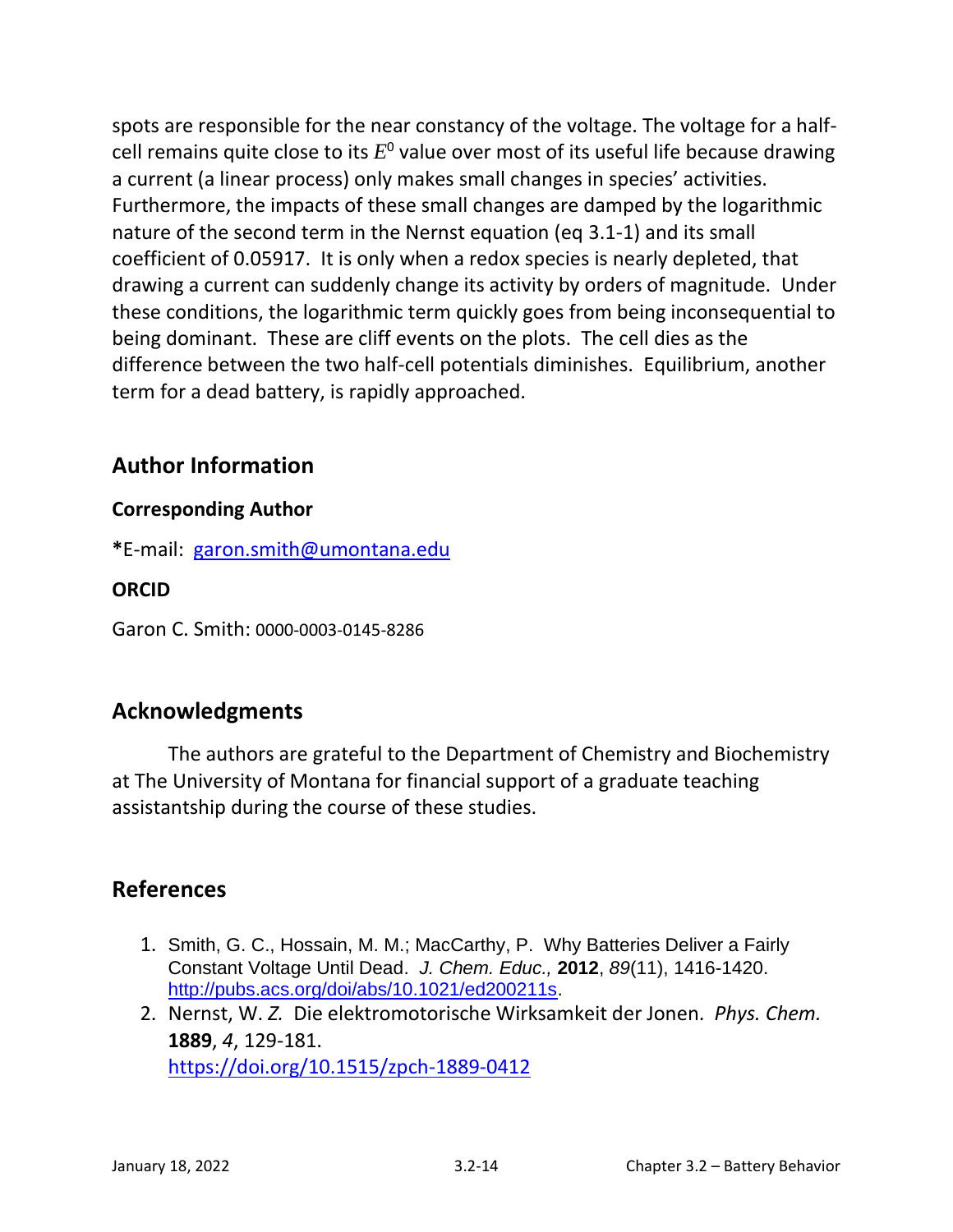3. Peters, R. Z.Ueber Oxydations- und Reduktionsketten und den Einfluss komplexer Ionen auf ihre elektromotorische Kraft. *Phys. Chem.,* **1898**, *26*, 193-236.

<https://doi.org/10.1515/zpch-1898-2618>

- 4. Harris, D. *Quantitative Chemical Analysis. 8th Edition*; Freeman: New York, 2010, AP20-AP27. ISBN: 14292181505.
- 5. Smith, M. J.; Gray, F. [Batteries, from Cradle to Grave.](https://pubs.acs.org/doi/10.1021/ed800053u) *J. Chem. Educ.,* **2010**, *87*(2), 162−167. <https://doi.org/10.1021/ed800053u>
- 6. McMurry, J.; Fay, R. Chemistry, 3rd ed.; Prentice Hall: Upper Saddle River, NJ, 2001; p 784. ISBN 13: 978-0130872050.
- 7. Chambers, J. Q. Electrochemistry in the general chemistry curriculum. *J. Chem. Educ.,* **1983**, *60*(4), 259−262. <https://doi.org/10.1021/ed060p259>
- 8. Ciparlck, J. D. Half cell reactions: Do students ever see them? *J. Chem. Educ.,* **1991**, *68*(3), 247. <https://doi.org/10.1021/ed068p247.1>
- 9. Probst, D. A.; Henderson, G. [Zinc Electrodes and the Thermodynamics of a](https://pubs.acs.org/doi/10.1021/ed073p962)  [Galvanic Cell.](https://pubs.acs.org/doi/10.1021/ed073p962) *J. Chem. Educ.*, **1996**, *73*(10), 962−964. <https://doi.org/10.1021/ed073p962>
- 10. Mills, K. V.; Herrick, R. S.; Guilmette, L. W.; Nestor, L. P.; Shafer, H.; Ditzler, M. A. [Introducing Undergraduate Students to Electrochemistry: A Two-](https://pubs.acs.org/doi/10.1021/ed085p1116)[Week Discovery Chemistry Experiment.](https://pubs.acs.org/doi/10.1021/ed085p1116) *J. Chem. Educ.*, **2008**, *85*(8), 1116−1119.

<https://doi.org/10.1021/ed085p1116>

- 11. Peckham, G. D.; McNaught, I. J. [The Variation of Electrochemical Cell](https://pubs.acs.org/doi/10.1021/ed100966r)  [Potentials with Temperature.](https://pubs.acs.org/doi/10.1021/ed100966r) *J. Chem. Educ.*, **2011**, *88*(6), 782−783. <https://doi.org/10.1021/ed100966r>
- 12. Treptow, R. S. The Lead-Acid Battery: Its Voltage in Theory and in Practice. *J. Chem. Educ.*, **2002**, *79*(3), 334−338. <https://doi.org/10.1021/ed079p334>
- 13. Lamb, R. E.; Natusch, D. F. S.; O'Reilly, J. E.; Watkins, N. [Laboratory](https://pubs.acs.org/doi/10.1021/ed050p432)  [experiments with ion selective electrodes.](https://pubs.acs.org/doi/10.1021/ed050p432) *J. Chem. Educ.*, **1973**, *50*(6), 432−434.

<https://doi.org/10.1021/ed050p432>

14. Light, T. S.; Cappuccino, C. C. Determination of fluoride in toothpaste using an ion-selective electrode. *J. Chem. Educ.*, **1975**, *52*(4), 247− 250.